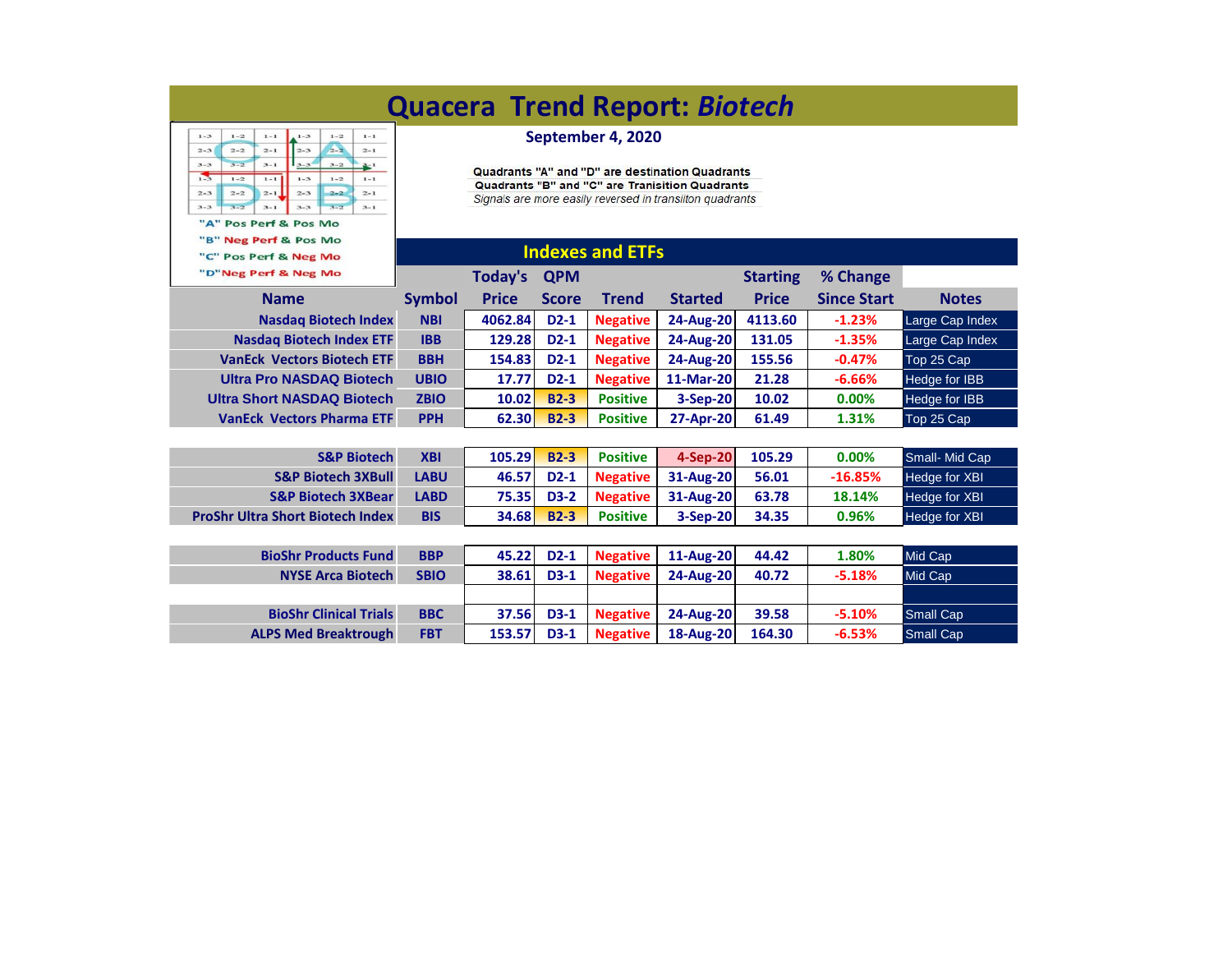| <b>Large Cap Biotech Companies</b> |               |                          |              |                 |                  |                 |                    |                        |  |
|------------------------------------|---------------|--------------------------|--------------|-----------------|------------------|-----------------|--------------------|------------------------|--|
|                                    |               | Today's                  | <b>QPM</b>   |                 |                  | <b>Starting</b> | % Change           |                        |  |
| <b>Name</b>                        | <b>Symbol</b> | <b>Price</b>             | <b>Score</b> | Trend           | <b>Started</b>   | <b>Price2</b>   | <b>Since Start</b> | <b>Notes</b>           |  |
| <b>Alexion Pharma</b>              | <b>ALXN</b>   | 112.97                   | $B2-3$       | <b>Positive</b> | 4-Sep-20         | 112.97          | $0.00\%$           | <b>Rare Disease</b>    |  |
| Amgen                              | <b>AMGN</b>   | 248.40                   | $B1-3$       | <b>Positive</b> | <b>27-Aug-20</b> | 252.81          | $-1.74%$           | <b>Rare Disease</b>    |  |
| <b>Biogen</b>                      | <b>BIIB</b>   | 276.00                   | $D2-1$       | <b>Negative</b> | 4-Sep-20         | 276.00          | $0.00\%$           | Neurological           |  |
| <b>BioMarin Pharma</b>             | <b>BMRN</b>   | 76.00                    | <b>D3-3</b>  | <b>Negative</b> | 19-Aug-20        | 76.72           | $-0.93%$           | <b>Gene Thearpy</b>    |  |
| <b>Anika Theraputics</b>           | <b>ANIK</b>   | 37.30                    | $B1-3$       | <b>Positive</b> | 11-Aug-20        | 35.07           | 6.36%              | orthopedic medicine    |  |
| <b>Gilead Sciences</b>             | <b>GILD</b>   | 66.01                    | <b>D3-2</b>  | <b>Negative</b> | 27-Jul-20        | 74.54           | $-11.44%$          | Antiviral              |  |
| <b>Illumina</b>                    | <b>ILMN</b>   | 342.39 D <sub>2</sub> -1 |              | <b>Negative</b> | 24-Aug-20        | 348.87          | $-1.86%$           | <b>Gene Thearpy</b>    |  |
| <b>Incyte</b>                      | <b>INCY</b>   | 90.49                    | <b>D3-2</b>  | <b>Negative</b> | 10-Aug-20        | 94.32           | $-4.06%$           | Cancer                 |  |
| <b>Regeneron Pharma</b>            | <b>REGN</b>   | 580.36                   | $D2-1$       | <b>Negative</b> | 3-Sep-20         | 577.40          | 0.51%              | Regenerative           |  |
| <b>Vertex Pharma</b>               | <b>VRTX</b>   | 266.50                   | $D3-1$       | <b>Negative</b> | 10-Aug-20        | 268.73          | $-0.83%$           | <b>Ctstic Fibrosis</b> |  |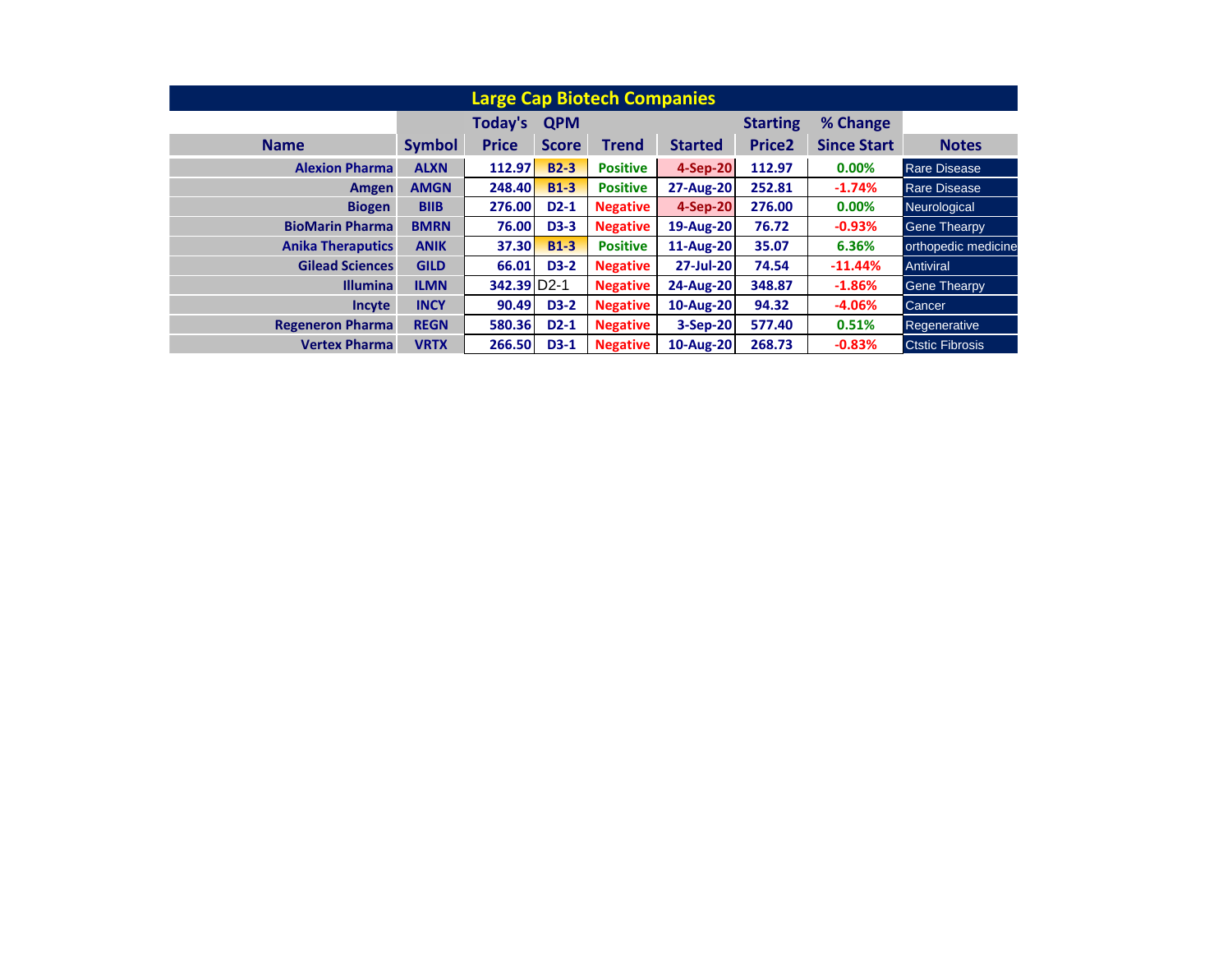| <b>Mid Cap Biotech Companies</b> |               |               |              |                 |                |                 |                    |                          |  |
|----------------------------------|---------------|---------------|--------------|-----------------|----------------|-----------------|--------------------|--------------------------|--|
|                                  |               | Today's       | <b>QPM</b>   |                 |                | <b>Starting</b> | % Change           |                          |  |
| <b>Name</b>                      | <b>Symbol</b> | <b>Price</b>  | <b>Score</b> | Trend           | <b>Started</b> | <b>Price2</b>   | <b>Since Start</b> | <b>Notes</b>             |  |
| <b>ACADIA Pharma</b>             | <b>ACAD</b>   | 38.27         | <b>D3-3</b>  | <b>Negative</b> | 28-Jul-20      | 43.15           | $-11.31%$          | Neurological             |  |
| <b>Alnylan Pharma</b>            | <b>ALNY</b>   | 122.83        | <b>D3-2</b>  | <b>Negative</b> | 18-Aug-20      | 139.92          | $-12.21%$          | <b>Gene Thearpy</b>      |  |
| <b>Bio Techne</b>                | <b>TECH</b>   | 246.22        | $D2-1$       | <b>Negative</b> | 25-Aug-20      | 250.92          | $-1.87%$           | <b>Holding Co</b>        |  |
| <b>Clovis Oncology</b>           | <b>CLVS</b>   | 5.15          | <b>D3-3</b>  | <b>Negative</b> | 9-Jun-20       | 7.33            | $-29.74%$          | Cancer                   |  |
| <b>Integra Life Sciences</b>     | <b>IART</b>   | 45.63         | $D2-1$       | <b>Negative</b> | 25-Aug-20      | 47.09           | $-3.10%$           | Med Instru & Sup         |  |
| Precigen                         | <b>PGEN</b>   | 5.08          | $A3-1$       | <b>Positive</b> | 15-Jun-20      | 4.49            | 13.14%             | <b>Synthetic Biology</b> |  |
| <b>Jazz Pharma</b>               | <b>JAZZ</b>   | $131.70$ A3-1 |              | <b>Positive</b> | 5-Aug-20       | 122.24          | 7.74%              | Hematologic              |  |
| <b>Ligand Pharma</b>             | <b>LGND</b>   | 99.07         | <b>D3-2</b>  | <b>Negative</b> | 26-Aug-20      | 105.37          | $-5.98%$           | Portfolio                |  |
| <b>Nektar Therapeutics</b>       | <b>NKTR</b>   | 18.92         | <b>D3-3</b>  | <b>Negative</b> | 11-Aug-20      | 20.40           | $-7.25%$           | Oncology                 |  |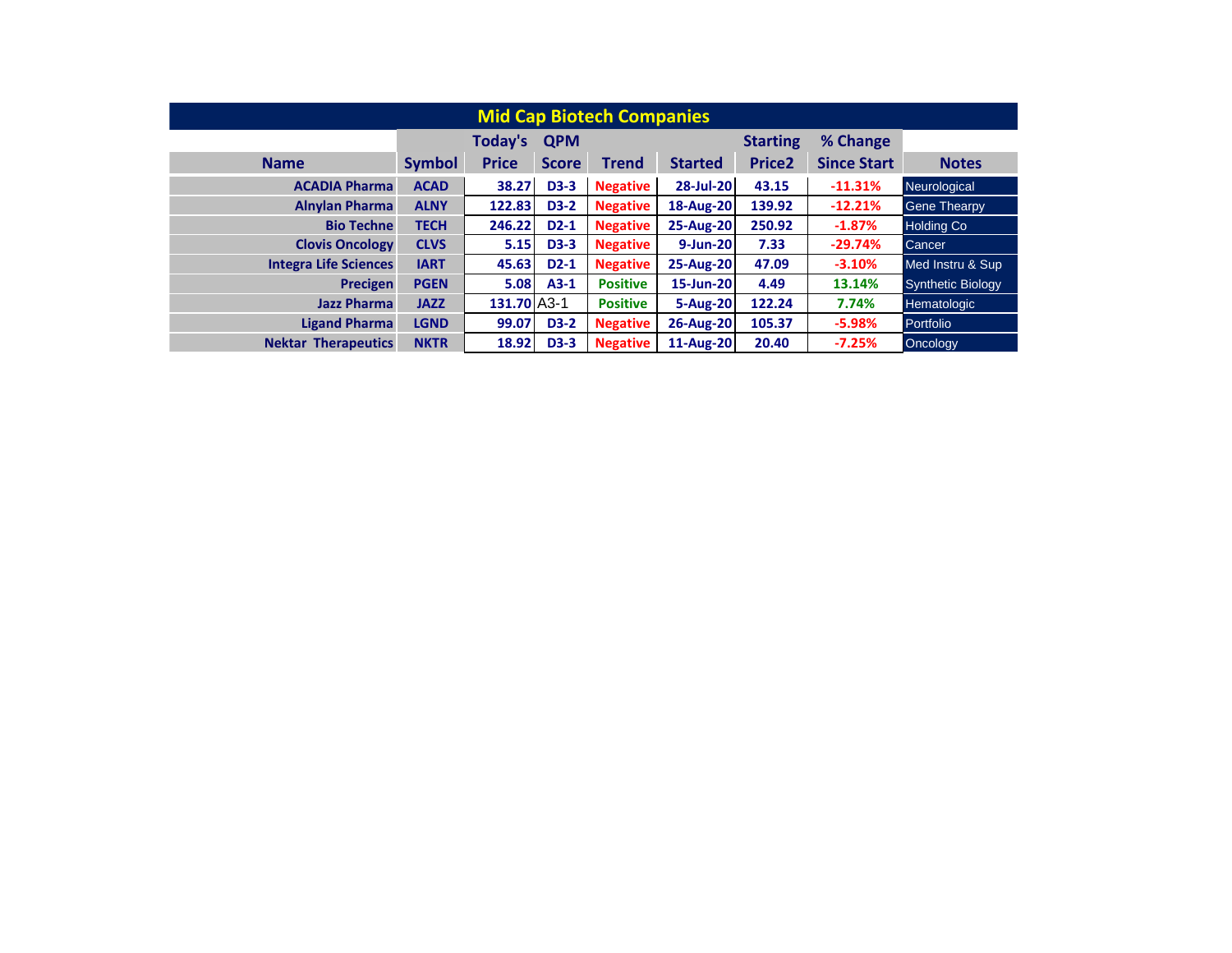| <b>Small Cap Biotech Companies</b>         |               |                |              |                 |                  |                    |                                        |                           |
|--------------------------------------------|---------------|----------------|--------------|-----------------|------------------|--------------------|----------------------------------------|---------------------------|
|                                            |               | <b>Today's</b> | <b>QPM</b>   |                 |                  | <b>Starting</b>    | % Change                               |                           |
| <b>Name</b>                                | Symbol        | <b>Price</b>   | <b>Score</b> | <b>Trend</b>    | <b>Started</b>   | Price <sub>2</sub> | <b>Since Start</b>                     | <b>Notes</b>              |
| <b>Acceleron Pharma</b>                    | <b>XLRN</b>   | 90.34          | <b>D3-2</b>  | <b>Negative</b> | 24-Aug-20        | 89.60              | 0.83%                                  | Hematologic               |
| <b>Acorda Therapeutics</b>                 | <b>ACOR</b>   | 0.48           | <b>D3-3</b>  | <b>Negative</b> | 13-Feb-20        | 1.92               | -74.99%                                | Neurological              |
| <b>Agios Pharma</b>                        | <b>AGIO</b>   | 40.39          | <b>D3-3</b>  | <b>Negative</b> | 5-Aug-20         | 43.30              | $-6.72%$                               | Cancer                    |
| <b>Arema Pharma</b>                        | <b>ARNA</b>   | 65.06          | $B1-2$       | <b>Positive</b> | 17-Apr-20        | 49.73              | 30.83%                                 | Autoimmune                |
| <b>Caladrius Biosciences</b>               | <b>CLBS</b>   | 1.60           | <b>D3-2</b>  | <b>Negative</b> | <b>28-Aug-20</b> | 1.92               | $-16.67%$                              | <b>Cell Therapy</b>       |
| <b>Catalyst Biocsiences</b>                | <b>CBIO</b>   | 4.67           | <b>D3-3</b>  | <b>Negative</b> | 9-Jul-20         | 5.86               | $-20.31%$                              | <b>Blood Disease</b>      |
| <b>Celldex Therapeutics</b>                | <b>CLDX</b>   | 10.68 A1-1     |              | <b>Positive</b> | 23-Apr-20        | 2.87               | 272.13%                                | <b>Rare Disease</b>       |
| <b>Cellectis</b>                           | <b>CLLS</b>   | 16.30          | <b>B2-3</b>  | <b>Positive</b> | 14-Aug-20        | 17.12              | $-4.79%$                               | Cancer                    |
| <b>CRSPR Therapeutics</b>                  | <b>CRSP</b>   | 82.02          | $A3-1$       | <b>Positive</b> | 23-Apr-20        | 52.48              | 56.29%                                 | Genes                     |
| <b>Cryo Life</b>                           | <b>CRY</b>    | 18.50          | <b>B2-3</b>  | <b>Positive</b> | <b>18-Aug-20</b> | 20.51              | $-9.80%$                               | <b>Tissues</b>            |
| <b>Editas Medicine</b>                     | <b>EDIT</b>   | 30.47          | $B1-1$       | <b>Positive</b> | 27-Apr-20        | 25.40              | 19.96%                                 | Genes                     |
| <b>Emergent BioSolutinos</b>               | <b>EBS</b>    | 104.78 A1-1    |              | <b>Positive</b> | 14-Apr-20        | 63.49              | 65.03%                                 | <b>Vacines Anitbodies</b> |
| <b>Exelixis</b>                            | <b>EXEL</b>   | 20.67          | <b>D3-2</b>  | <b>Negative</b> | 11-Aug-20        | 21.67              | $-4.61%$                               | <b>Molecual Therapy</b>   |
| <b>Halozyme Therapeutics</b>               | <b>HALO</b>   | 27.70          | $A3-2$       | <b>Positive</b> | 22-Apr-20        | 21.19              | 30.72%                                 | <b>Enzyme Therapy</b>     |
| <b>Immuna Gen</b>                          | <b>IMGN</b>   | 3.53           | <b>D3-3</b>  | <b>Negative</b> | 3-Aug-20         | 4.17               | $-15.37%$                              | Cancer                    |
| <b>Intellia Therapeutics</b>               | <b>NTLA</b>   | 18.12          | <b>B2-3</b>  | <b>Positive</b> | <b>28-Aug-20</b> | 21.34              | $-15.09%$                              | Genes                     |
| <b>MannKind</b>                            | <b>MNKD</b>   | 1.64           | $B2-2$       | <b>Positive</b> | 27-Apr-20        | 1.38               | 18.84%                                 | <b>Diabetes</b>           |
| <b>MiMedx</b>                              | <b>MDXG</b>   | 6.50           | $A2-1$       | <b>Positive</b> | 18-Jun-20        | 5.50               | 18.18%                                 | <b>Human Tissue</b>       |
| <b>Novavax</b>                             | <b>NVAX</b>   | 92.93          | $A1-1$       | <b>Positive</b> | 17-Jan-20        | 5.74               | 1518.99%                               | Vacines                   |
| <b>Neogen</b>                              | <b>NEOG</b>   | 74.29          | <b>B2-3</b>  | <b>Positive</b> | 19-May-20        | 66.18              | 12.25%                                 | <b>Food Security</b>      |
| <b>Portola Phamaceutical</b>               | <b>PTLA</b>   | 18.03          | $A1-3$       | <b>Positive</b> | 5-May-20         | 17.85              | 1.01%                                  | Hematologic               |
| Prothena                                   | <b>PRTA</b>   | 13.29          | $A2-2$       | <b>Positive</b> | 15-Jul-20        | 12.40              | 7.18%                                  | Parkinson                 |
| <b>Puma Biotech</b>                        | <b>PBYI</b>   | 9.63           | $D3-1$       | <b>Negative</b> | 3-Sep-20         | 9.67               | $-0.41%$                               | Cancer                    |
| Regenxbio                                  | <b>RGNX</b>   | 28.41 D3-3     |              | <b>Negative</b> | 31-Jul-20        | 33.10              | $-14.17%$                              | Genes                     |
| <b>Sangano Biosciences</b>                 | <b>SGMO</b>   | 10.03          | $A3-3$       | <b>Positive</b> | 22-Apr-20        | 8.15               | 23.07%                                 | <b>Gene Therapy</b>       |
| <b>TransEnterix</b>                        | <b>TRXC</b>   | 0.36           | <b>D3-2</b>  | <b>Negative</b> | 1-Sep-20         | 0.38               | $-7.08%$                               | <b>Med Instr</b>          |
| <b>MarketAverages</b>                      |               |                |              |                 |                  |                    |                                        |                           |
| <b>Dow Jones Industrial Average</b>        | <b>DJIA</b>   | 28133.31       | $B1-2$       | <b>Positive</b> | 22-May-20        | 24465.16           | 14.99%                                 |                           |
| <b>NASDAQ OTC Composite</b>                | <b>NASDAQ</b> | 11313.14       | $A3-2$       | <b>Positive</b> | 27-Apr-20        | 8730.16            | 29.59%                                 |                           |
| <b>Standard &amp; Poor's 500 Composite</b> | <b>SP500</b>  | 3426.96        | $B1-2$       | <b>Positive</b> | 4-May-20         | 2842.74            | 20.55%                                 |                           |
| Quacera L.L.C.                             |               |                |              |                 |                  |                    | Glenn Holderreed www.glenn@quacera.com |                           |
| 417 Mace Blvd Suite J #135 Davis, Ca 95618 |               |                |              |                 |                  |                    | John King www.john@quacera.com         |                           |

**530 758-9394**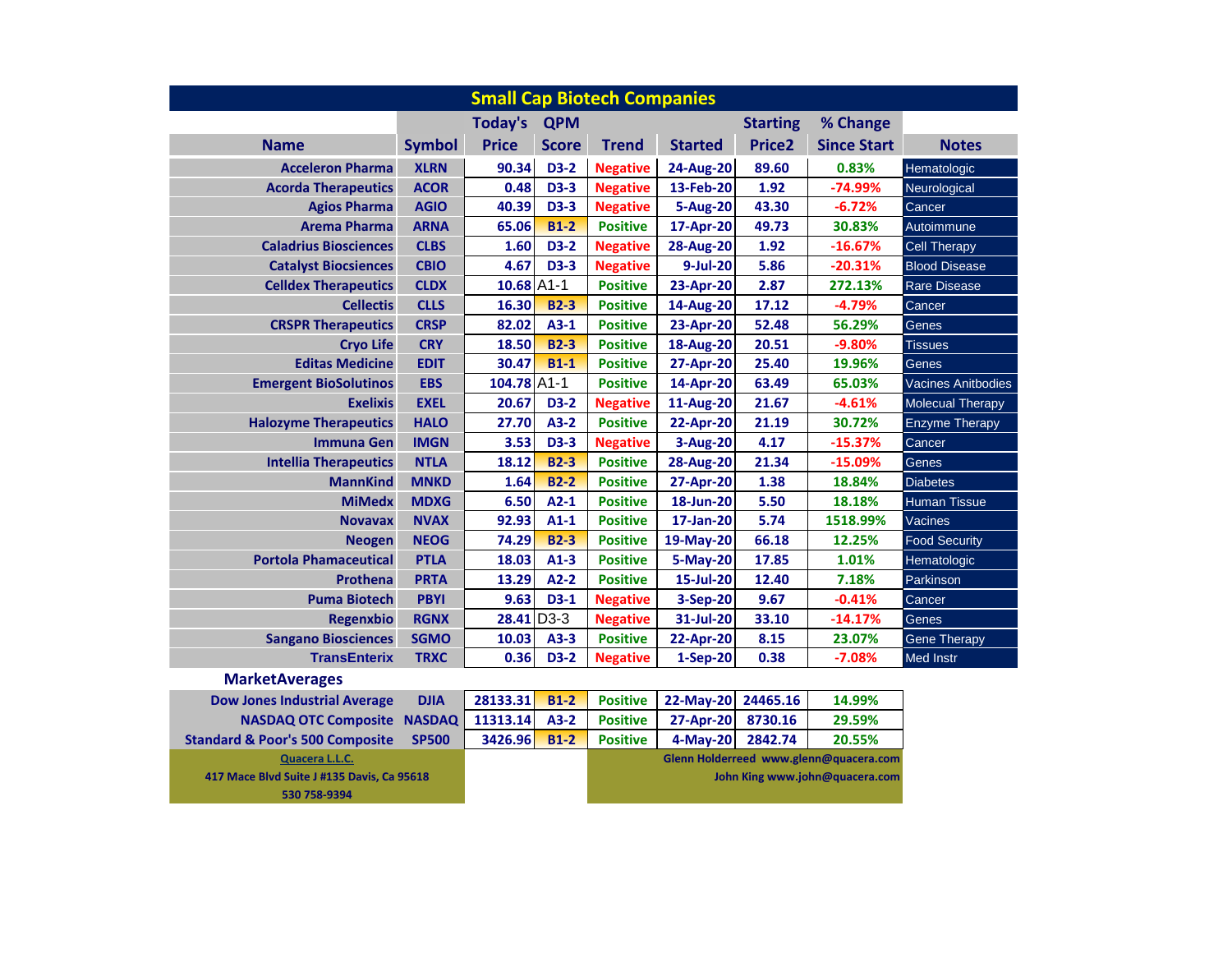## *Quacera Daily Momentum Summary -Biotech*

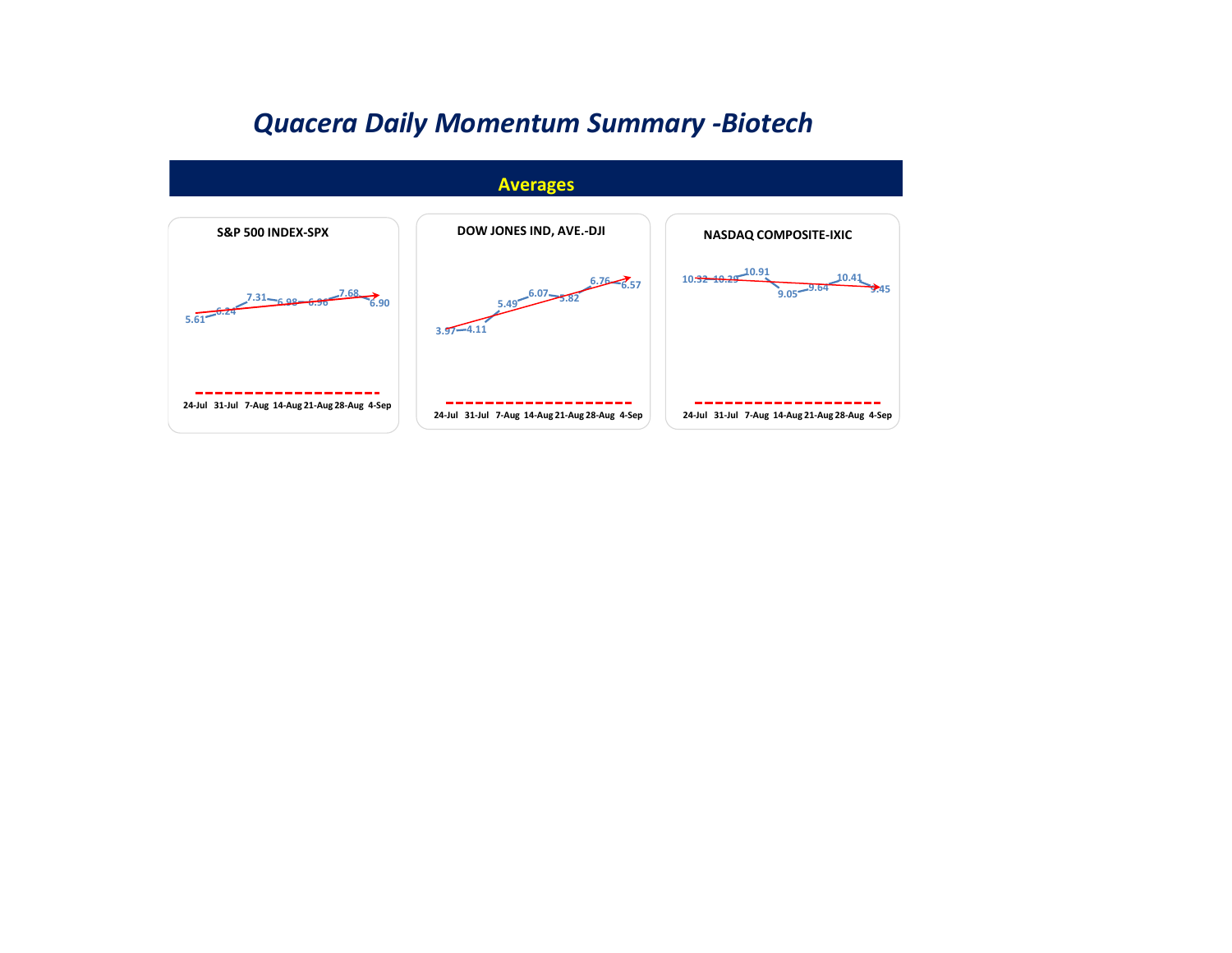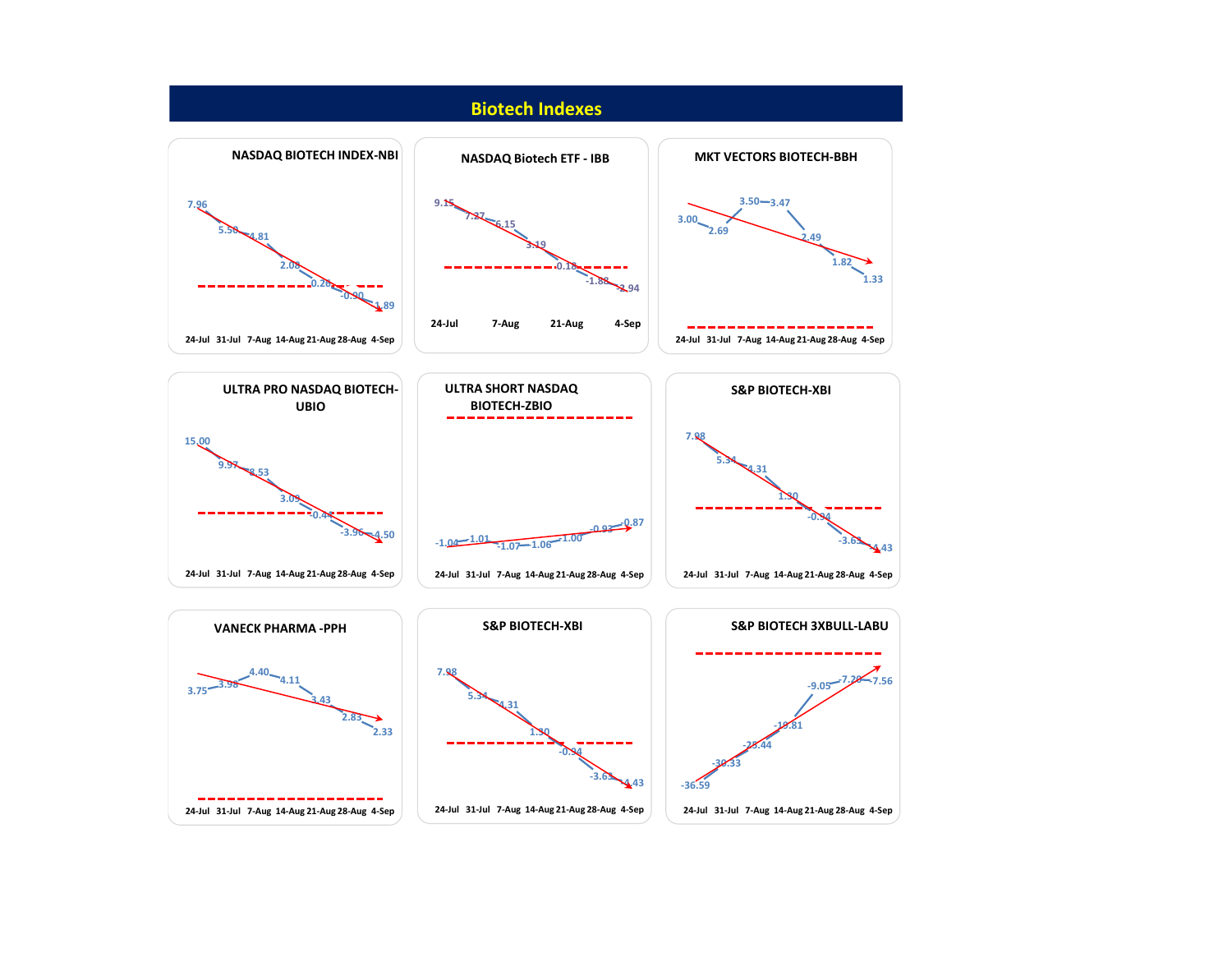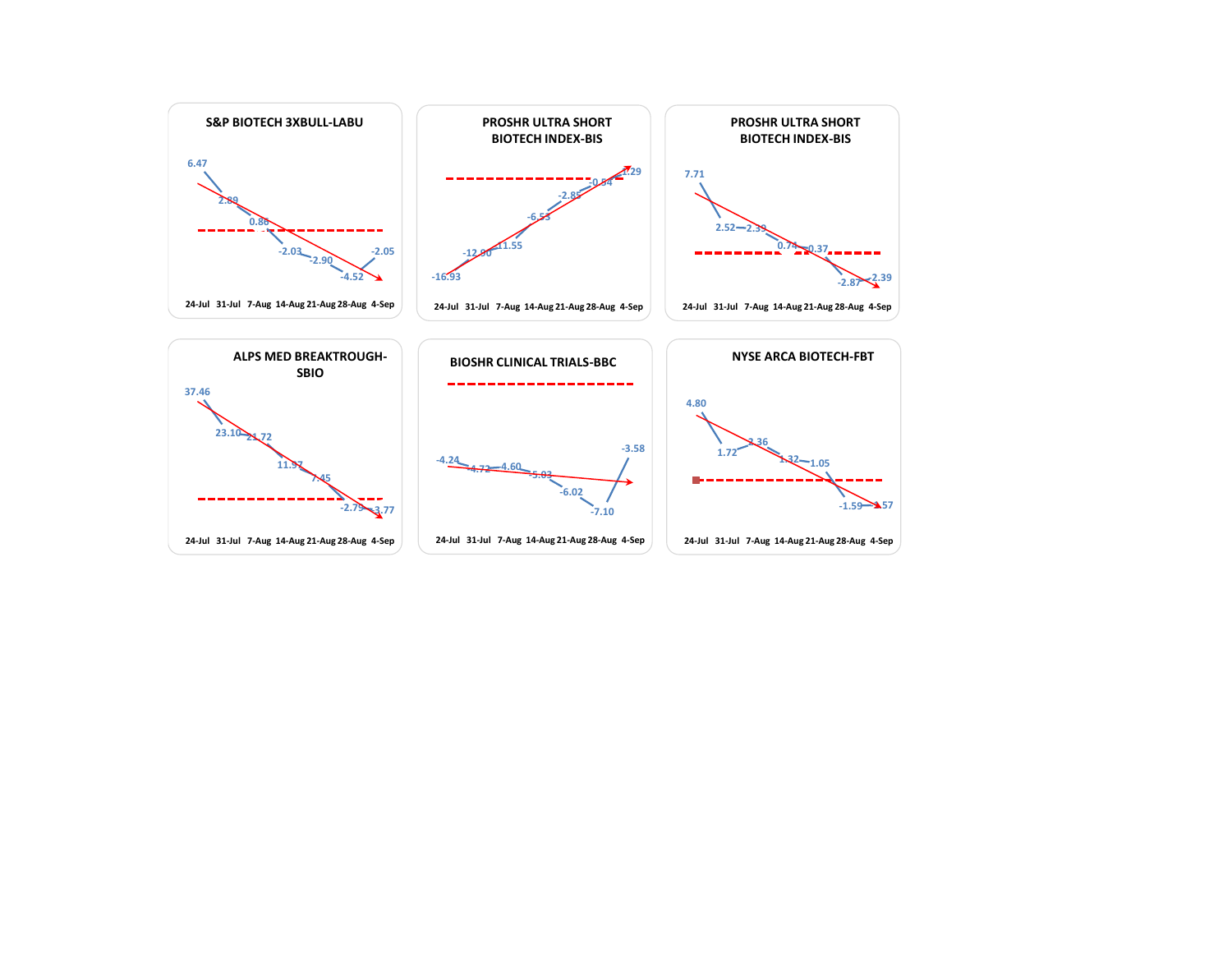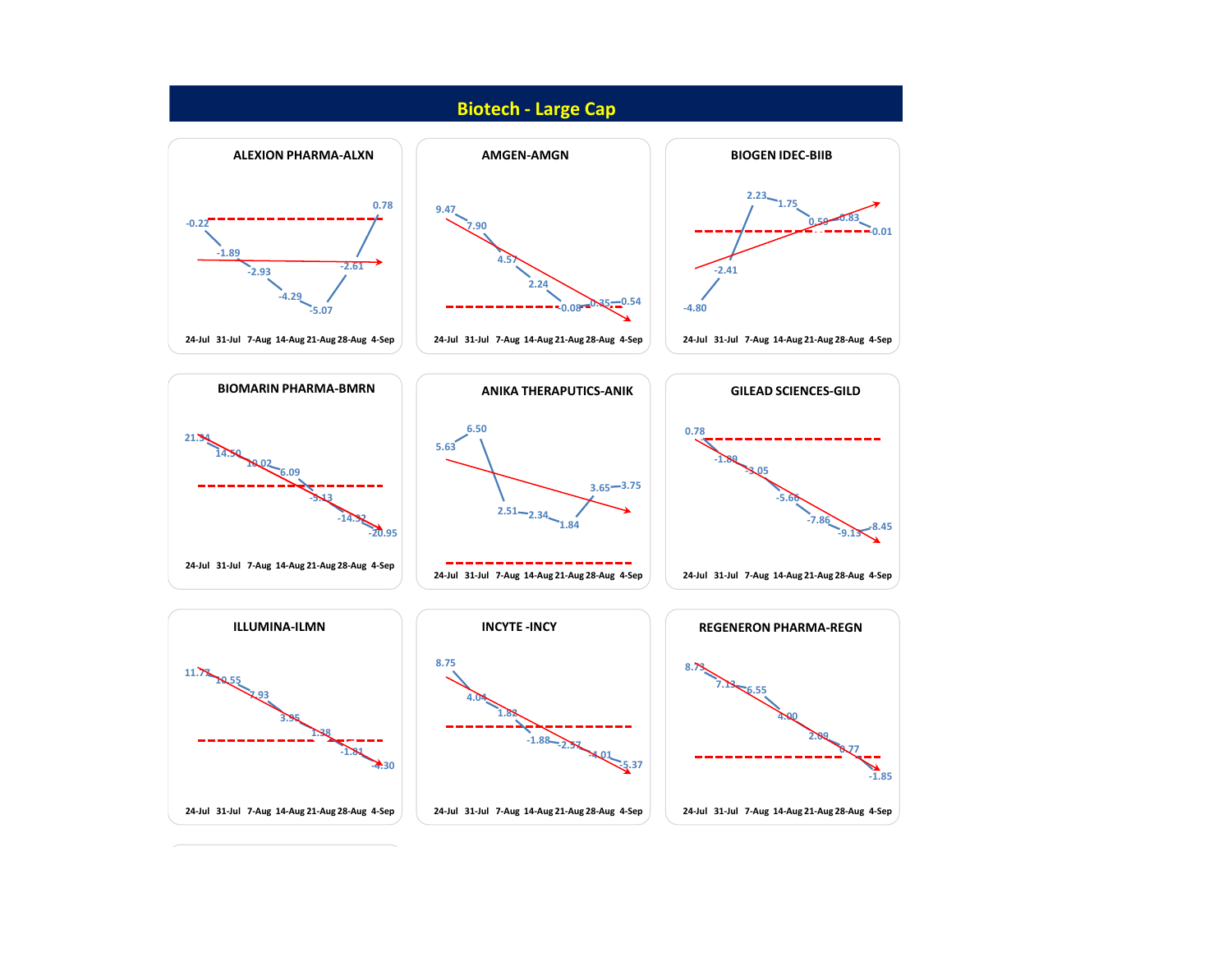

## **Biotech - Mid Cap**

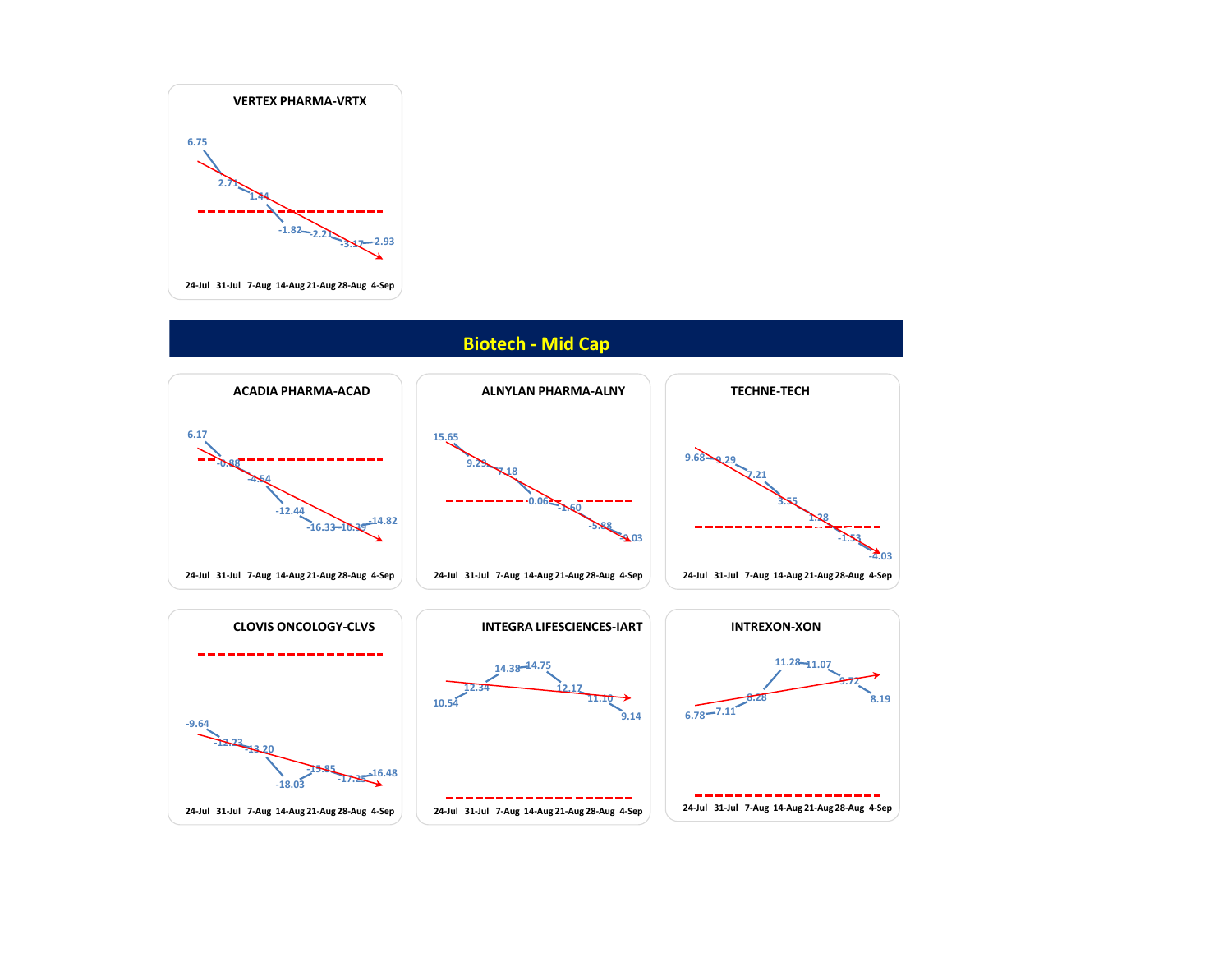

## **Biotech - Small Cap**

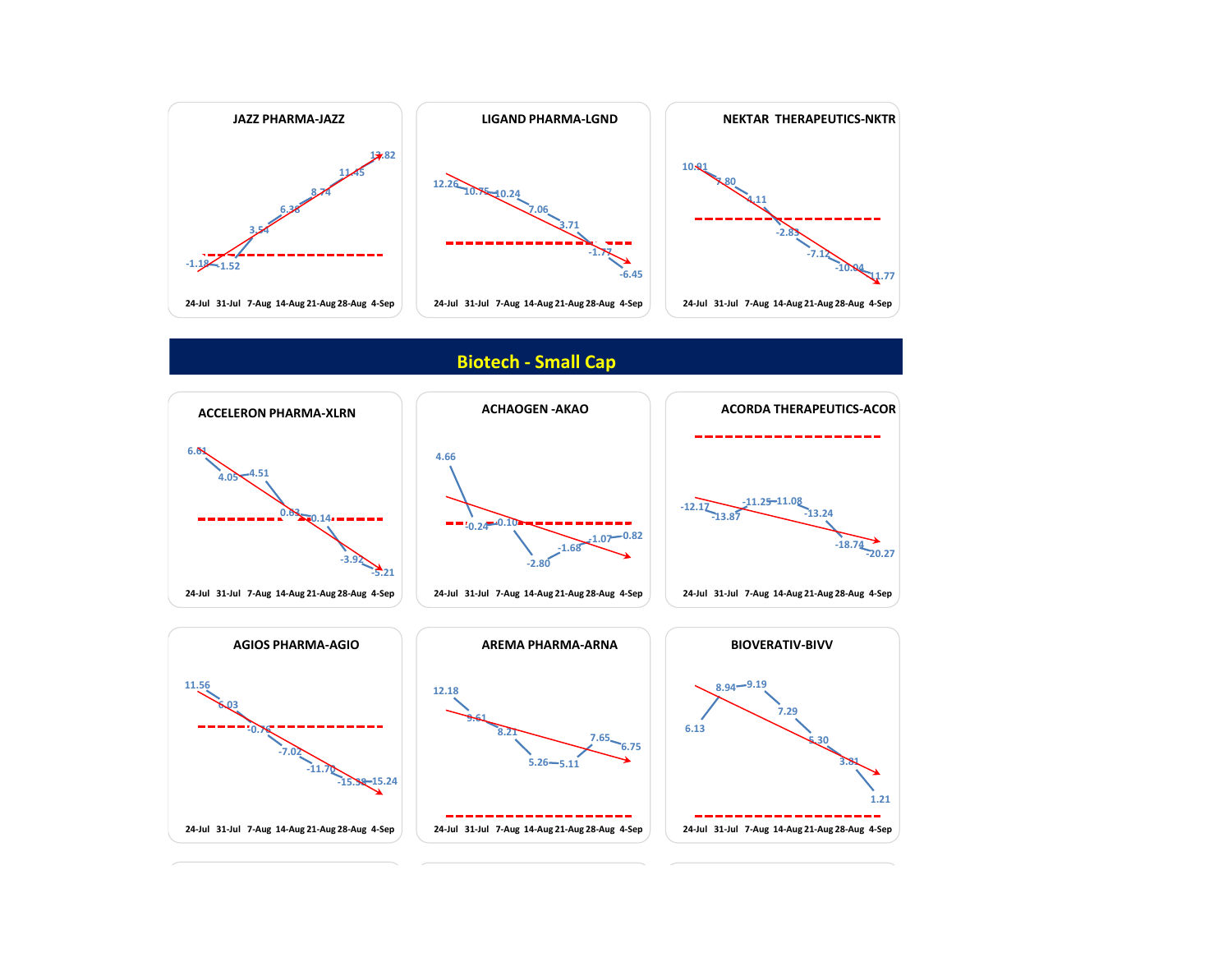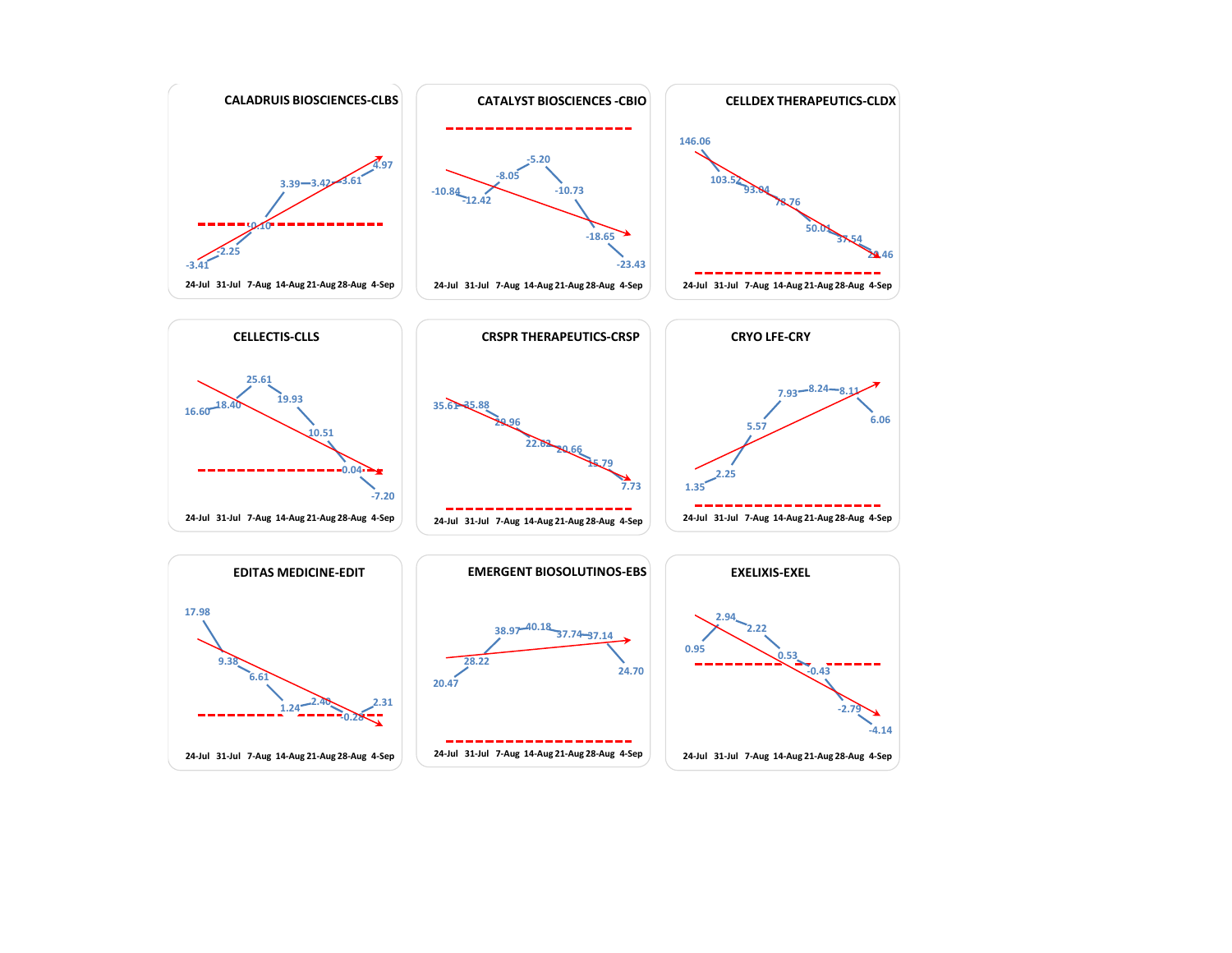